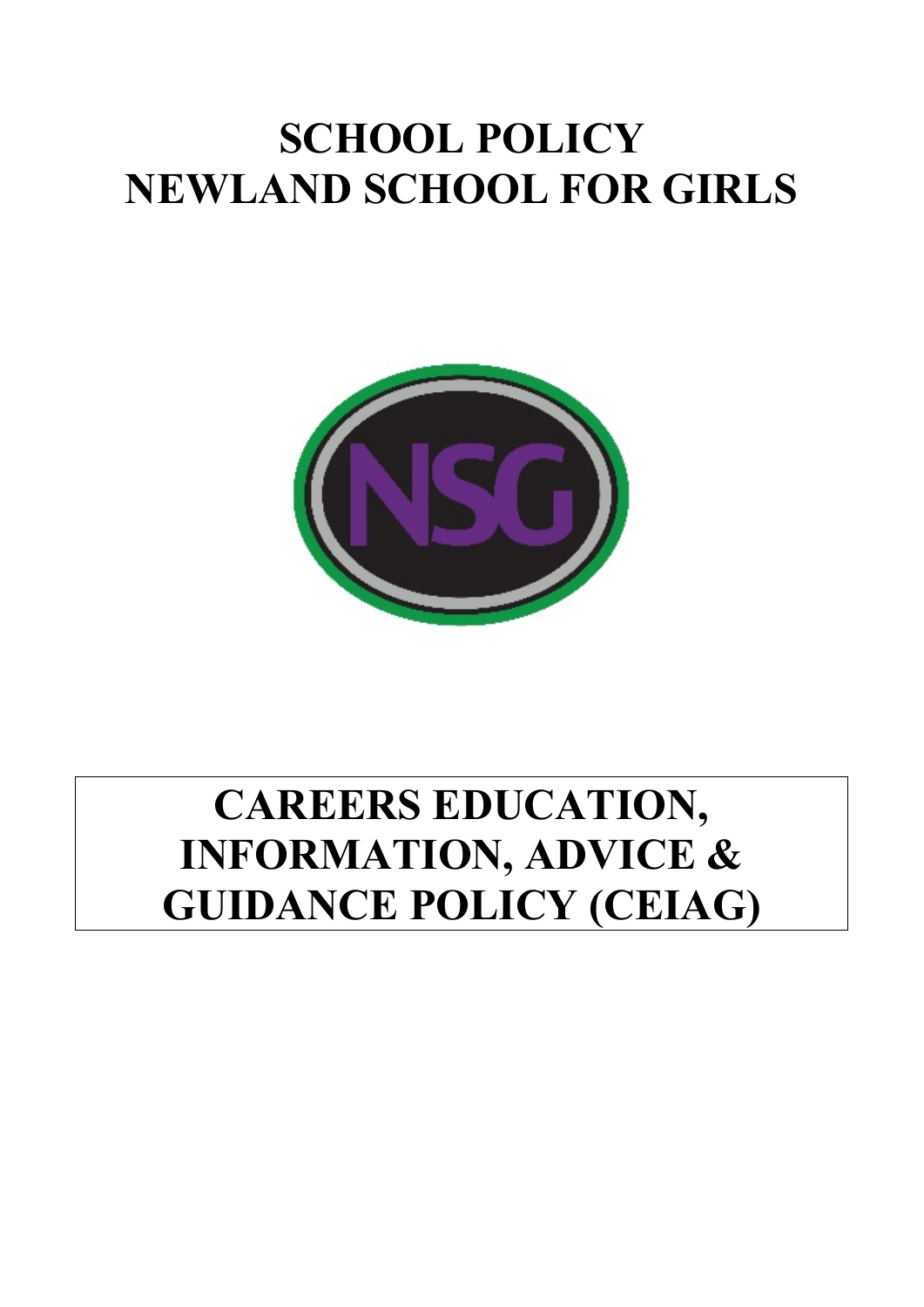## **Our commitment**

At Newland School for Girls we are committed to ensuring that our pupils are effectively prepared for life after school. We ensure academic rigour supported by excellent teaching, and aim to develop in every pupil, the values, skills and behaviours needed to progress in life. Our pupils follow a programme of classroom and extra-curricular activities that cultivates a range of valuable employability skills, such as teamwork, problem solving, communication skills and application of literacy and numeracy. The development of those skills combined with an emphasis on resilience and grit provides our pupils with the ability to make successful transitions into education, employment and training.

Newland School for Girls is committed to fulfilling our statutory duty to provide CEIAG to students in Years 7 to 11 and to ensuring that all students have access to impartial and inspirational careers, information, advice and guidance in accordance with the 1997 Education Act, 2003 Regulations, 2008 Education and Skills Bill, and the latest statutory guidance: Careers guidance and access for education and training providers, October, 2018.

Activities are designed to inspire and motivate pupils and support progression into Further / Higher Education, training and work. Our model for CEIAG is based on the eight Gatsby Benchmarks detailed in the Good Career Guidance Report 2014 (see 2020\_2021 Careers Programme).

|    | A Stable Career Programme                          |
|----|----------------------------------------------------|
| 2. | Learning from career and labour market information |
| 3. | Addressing the needs of each pupil                 |
| 4. | Linking curriculum learning to careers             |
| 5. | Encounters with employers and employees            |
| 6. | <b>Experiences of workplaces</b>                   |
| 7. | Encounters with further and higher education       |
| 8. | Personal guidance                                  |

The policy is communicated to:

Governors (Governing Body meetings) Staff (briefings, SLT Meetings, intranet, website) Pupils / Parents / carers via the website and parents evenings.

# **Ethos**

We believe that effective careers guidance contributes to raising aspirations, improving motivation, and overcoming barriers to success. Newland School for Girls is committed to developing a high quality CEIAG programme which empowers pupils to make informed career decisions. Our goal is to equip our pupils with the necessary skills to adapt to an ever changing economic climate, inspiring them to become life-long career learners.

# **Aims**

A comprehensive Careers Education Programme provides the opportunity for pupils' in years 7-11 to:-

• Develop *self-awareness* (a greater understanding of their strengths, current limitations, personal qualities, interests and values).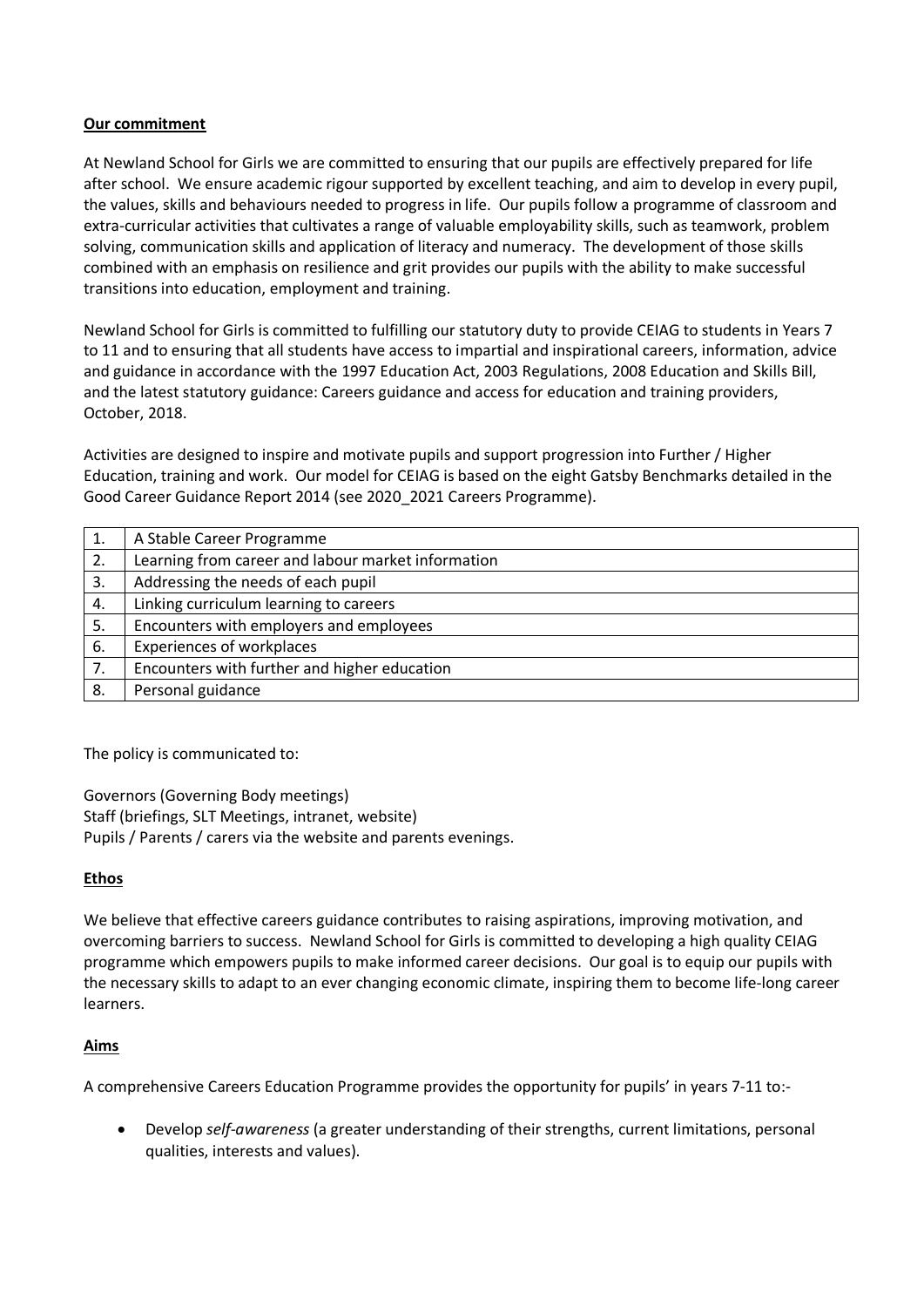- Learn about *opportunities* (engage in career exploration of education, training and employment opportunities). The school has a provider access policy in place and ensures that pupils are able to access impartial information on a wide range of options available to them. Participating in work experience and work related learning; increasing exposure to a range of lifelong learning and career opportunities to support pupils to make effective decisions about their future.
- Develop *decision making skills* (understand and evaluate the pros and cons of the options available to them and take responsibility for decision making).
- Acquire the necessary career management skills to make a successful *transition* from school to further education, training or employment (preparing a CV, taking part in mock interview sessions, developing job search and employability skills and developing resilience).

## **Roles & Responsibility**

**Headteacher:** It is the role of the Headteacher to ensure that this policy is implemented and that adequate provision is made within the school budget for the provision of CEIAG.

**SLT lead for CEIAG:** The SLT will advise on and oversee the management of CEIAG. S/he will ensure that correct procedures are followed and that all pupils, parents and professionals involved have fully understood the school's role and what strategies will be implemented.

**Trust Careers Leader:** The Trust employs a Careers Leader whose responsibility it is to co-ordinate CEIAG and work experience, and to facilitate impartial careers guidance for pupils. The Careers Leader is also a qualified Careers Adviser and provides one to one career counselling to pupils.

**Careers Adviser:** In addition to the Careers Leader the Trust employs an additional Level 6 qualified Careers Adviser who works alongside the Careers Leader to provide targeted impartial advice, guidance and support.

**Careers & Work Experience Support Officer:** The Careers & Work Experience Support Officer supports the Careers Leader to organise work experience placements, careers events and taster days, liaising with pupils' parents and employers to enhance opportunities for pupils.

**Careers Adviser:** The school provides access to additional qualified careers advisers, brokering the services of Connexions (Hull City Council), an independent careers provider which has been accredited with the national Matrix Standard for information, advice and guidance (IAG). The Careers Adviser will work with individual pupils, and deliver group sessions, to ensure smooth transition throughout the key stages, raising aspirations and signposting pupils to further support services where appropriate.

**All teaching staff:** There is an expectation that CEIAG is linked to all curriculum areas; all teachers and tutors are responsible for signposting pupils to additional sources of information, advice and guidance. The tutor team deliver bespoke careers lessons to students in years 7-11.

**Governor with responsibility for CEIAG:** The Governor with responsibility for CEIAG should aim to familiarise the school's governing body with the CEIAG policy and ensure that school staff follow statutory guidelines. It is also the role of the CEIAG Governor to ensure that sufficient time and resource are allocated to CEIAG to fulfil the policy.

**Consultation:** Reviews involving all stakeholders will be held annually with a view to scheduling further meetings if required.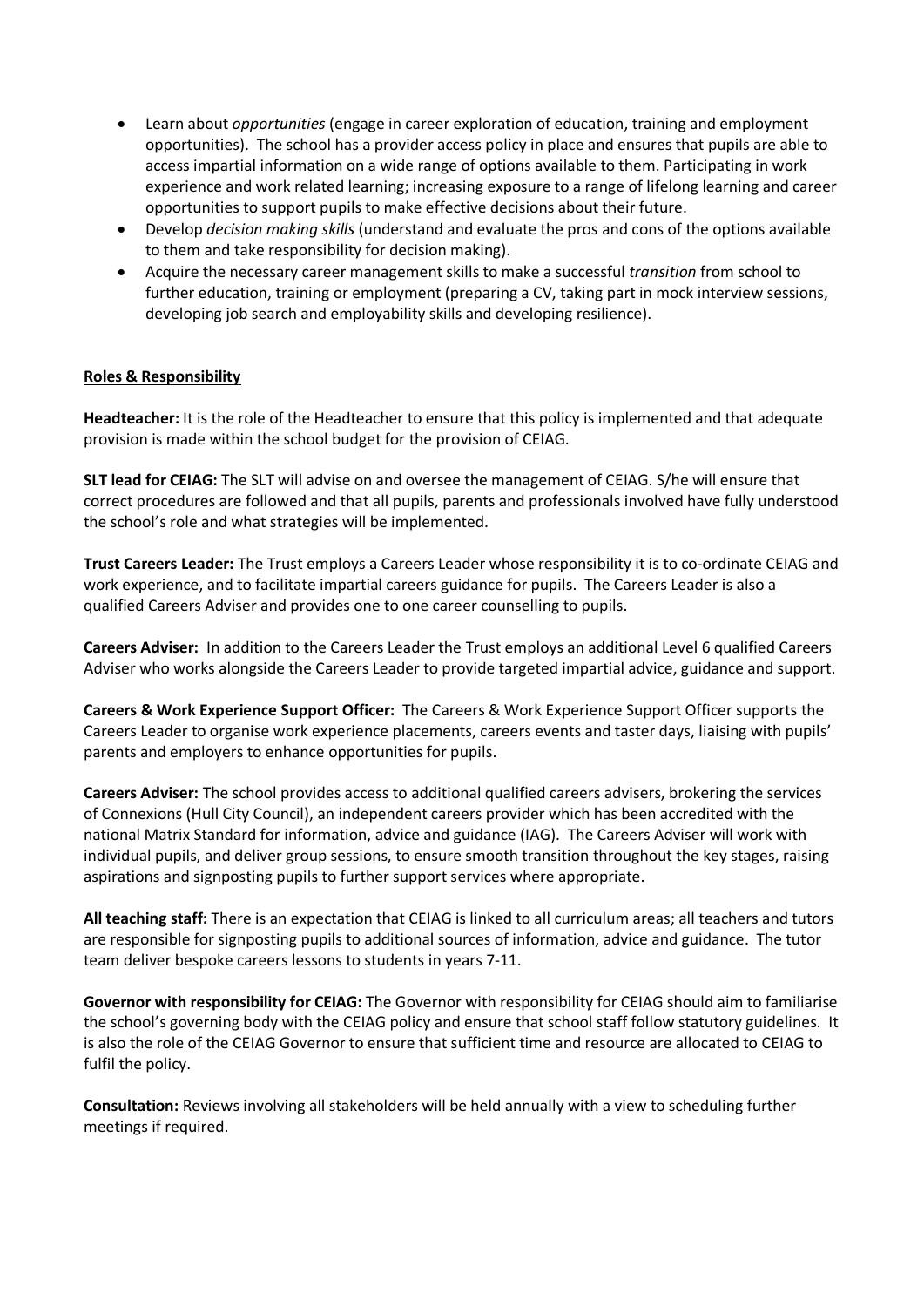#### **Funding & Resourcing**

The Careers Leader works closely with the Careers & Enterprise Company, the Humber Outreach Programme and our employer network to secure funding for careers activities. The work experience programme is funded from a central budget.

## **Provision**

**Equality & Diversity:** Newland School for Girls works consciously to prevent all forms of stereotyping in the advice and guidance we provide, ensuring that all pupils consider the widest possible range of careers. We aim to actively encourage pupils to consider non-traditional occupations involving pupils in regional projects such as girls into engineering and WIME Events.

**Careers Education:** Careers education is delivered within tutor lessons and off timetable days are held throughout the academic year. The curriculum is supported by visits, assemblies, bespoke careers visits and National Careers Week activities.

**Year 7:** - **Self-Awareness / Decision Making** / **Learning about opportunities** – Pupils develop self-awareness and decision making skills through a range of tutor based lessons, they are introduced to the concept of making informed choices and developing career management skills. Jigsaw sessions also encourage pupils to identify goals and dreams for the future taking into account personal values. The sessions also look at the skills required for the 21st century workplace, identifying personal skills, steps to achievement, managing set-backs and making responsible choices. In addition, Year 7 & 8 students take part in a STEM Careers Day encouraging them to recognise the value of STEM subject, consider careers using STEM, and challenging the myths relating to choosing a non-traditional occupation.

**Year 8: - Decision Making and Transition Skills** – The year 8 jigsaw programme focuses on decision making considering how the choices made at this stage influence pupil's futures. Pupils are also tasked with developing short, medium and long-term goals, in relation to developing resilience and employability skills, and making career choices. Year 8 bespoke careers sessions build on the knowledge gained in year 7 and develop a greater understanding of networks, opportunities, and employability skills. In addition, Year 7 & 8 students take part in a STEM Careers Day encouraging them to recognise the value of STEM subjects, consider careers using STEM, and challenging the myths relating to choosing a non-traditional occupation.

**Year 9: – Self-Awareness / Decision Making / Opportunities** – The year 9 Jigsaw programme focuses on who pupils dream of becoming, personal strengths and weaknesses, SMART planning. Aim Higher Day held at a local university enables pupils to find out more about higher education opportunities and the pros and cons of various pathways leading to Higher Education, including vocational learning, academic learning and apprenticeships. Bespoke curriculum sessions at the university enable pupils to make the link between school subjects, further study options and career possibilities. Y9 Careers lessons delivered in tutor focus on the world of work, LMI, salaries, work & benefits, and employee rights and responsibilities. Activities for year 9 pupils are supported by Hull University and The No Way Trust.

**Year 10 – Opportunities Transition Learning** – in year 10 careers sessions pupils gain a realistic understanding of what will come later in their career development, and acquire the coping skills they will need to make the transition successfully. Year 10 Jigsaw therefore focuses on: dreams for myself and the world; balance and perspective, legislation around work for young people and learning from labour market information. In addition to covering managing setbacks/ resilience building, and planning for success. Bespoke Careers Day 'Hire Me' focuses on preparing pupils for the world of work and their upcoming work experience placements. A parents evening is also held to highlight the work experience process to pupils